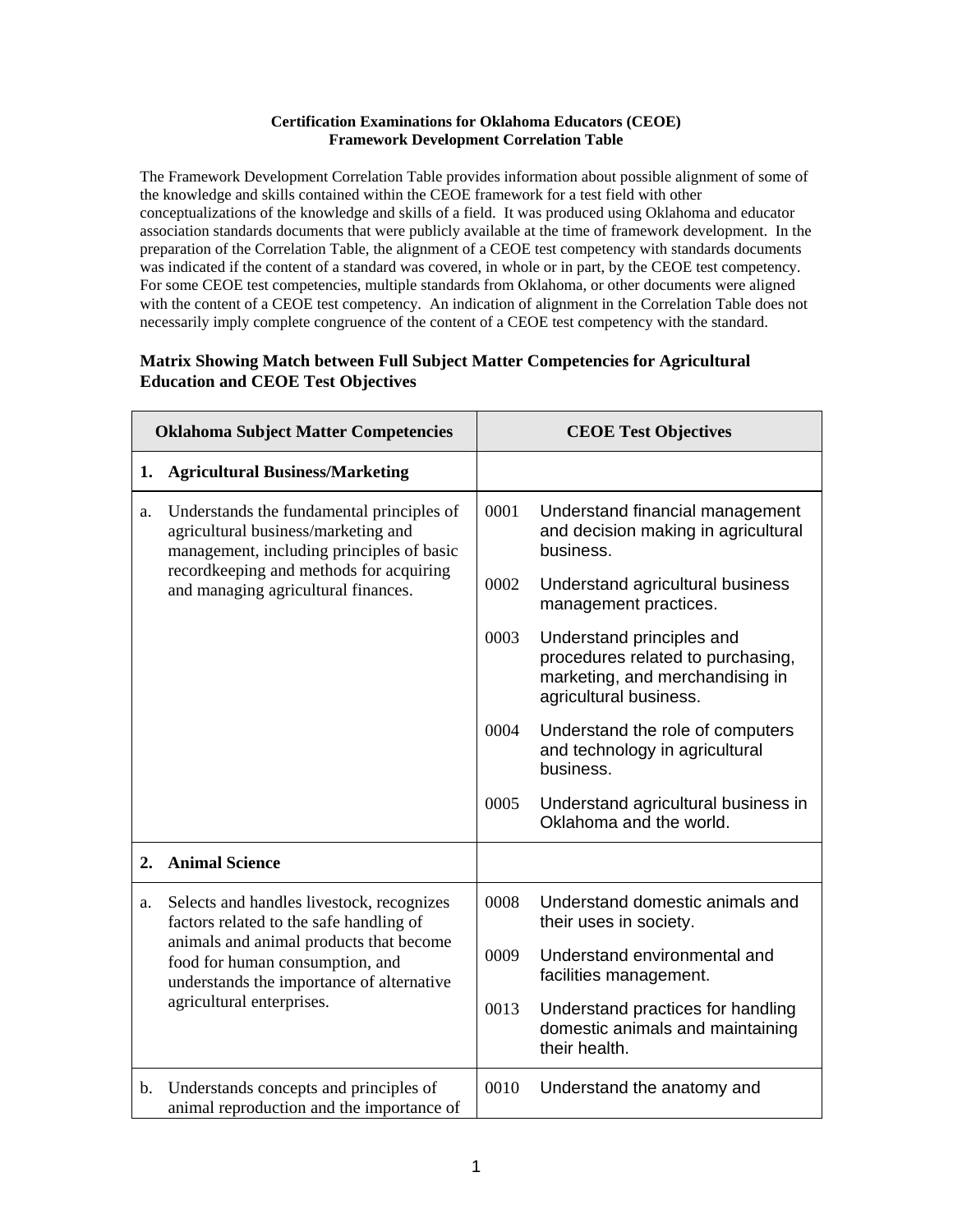| <b>Oklahoma Subject Matter Competencies</b> |                                                                                                                                                                                                                                | <b>CEOE Test Objectives</b> |                                                                                          |
|---------------------------------------------|--------------------------------------------------------------------------------------------------------------------------------------------------------------------------------------------------------------------------------|-----------------------------|------------------------------------------------------------------------------------------|
| livestock health and nutrition.             |                                                                                                                                                                                                                                |                             | physiology of animals.                                                                   |
|                                             |                                                                                                                                                                                                                                | 0011                        | Apply knowledge of animal<br>reproduction and genetics in<br>domestic animals.           |
|                                             |                                                                                                                                                                                                                                | 0012                        | Analyze nutritional requirements of<br>domestic animals.                                 |
|                                             |                                                                                                                                                                                                                                | 0013                        | Understand practices for handling<br>domestic animals and maintaining<br>their health.   |
|                                             | 3. Plant and Soil Science                                                                                                                                                                                                      |                             |                                                                                          |
| a.                                          | Understands concepts, principles, and<br>laboratory skills related to plant and soil<br>science, including the importance of                                                                                                   | 0014                        | Understand characteristics,<br>components, and properties of soil.                       |
|                                             | traditional crops and alternative enterprises.                                                                                                                                                                                 | 0015                        | Understand plant anatomy and<br>physiology.                                              |
|                                             |                                                                                                                                                                                                                                | 0016                        | Understand soil treatments and<br>growing media.                                         |
|                                             |                                                                                                                                                                                                                                | 0018                        | Apply principles of land<br>classification, management, and<br>irrigation.               |
| b.                                          | Knows factors related to the safe handling<br>of plants and plant products that become<br>food for human consumption and identifies<br>causes and characteristics of common plant<br>pests and diseases.                       | 0017                        | Apply methods and procedures for<br>protecting and caring for plants.                    |
|                                             |                                                                                                                                                                                                                                | 0019                        | Understand environmental and food<br>safety issues related to plant and<br>soil science. |
| 4.                                          | <b>Agricultural Mechanics</b>                                                                                                                                                                                                  |                             |                                                                                          |
| a.                                          | Practices shop safety, including the<br>operation and knowledge of hand/power<br>tools; basic principles/concepts of power<br>and machinery, metals, and metal<br>processes; and basic principles of building<br>construction. | 0020                        | Apply procedures related to<br>measurement and drafting.                                 |
|                                             |                                                                                                                                                                                                                                | 0021                        | Understand small engines and<br>power equipment.                                         |
|                                             |                                                                                                                                                                                                                                | 0022                        | Apply construction principles and<br>techniques.                                         |
|                                             |                                                                                                                                                                                                                                | 0023                        | Understand safety principles and<br>practices in agriculture.                            |